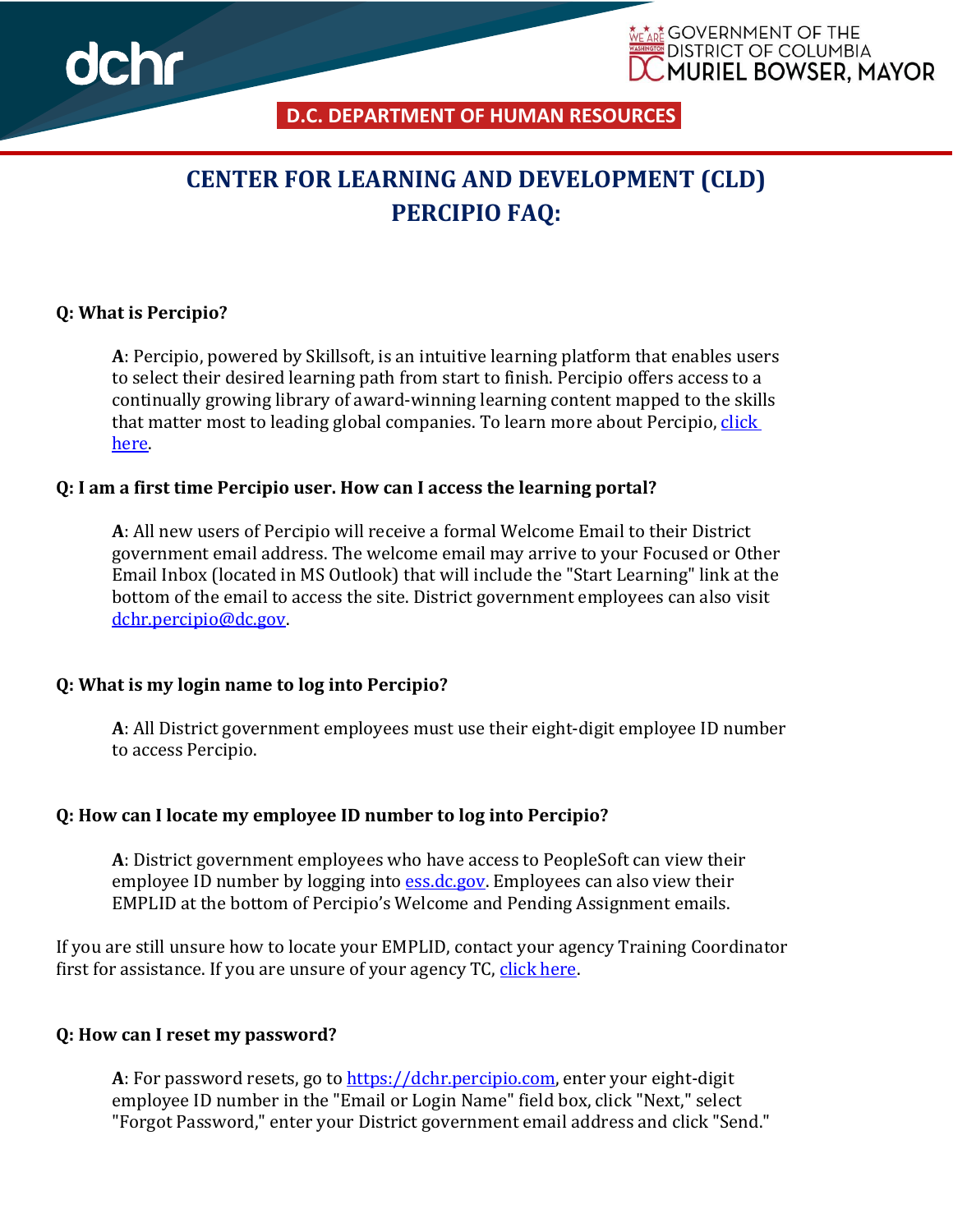## **Q: How do I change my password in Percipio?**

**A**: Log into your Percipio account, click on your name in the top right corner of the screen and select "Account Information" from the drop-down menu list. Click "Change password," enter your current password and create a new password. Click "Change Password."

## **Q: I never received a password rest link to my email. What do I do?**

**A**: There may be various reasons why you may not have received your password reset email to your District government email address.

- a. Check to make sure you entered a valid employee ID number.
- b. Check to make sure you entered the correct email address.
- c. Check your Focused, Other, and sometimes Junk mail inbox.

If you have done all of the above and still have not received your password reset email, contact DCHR Customer Care at 202.442.9700 for assistance.

# **Q: How can I create a rule for Percipio emails to go directly to my focused inbox?**

**A**: To learn more on how to create a rule to allow Percipio emails to go directly to your Focused inbox, [click here.](https://support.microsoft.com/en-us/office/how-to-set-up-rules-in-outlook-75ab719a-2ce8-49a7-a214-6d62b67cbd41)

## **Q: I receive too many emails about percipio. How can I adjust the notifications?**

**A**: Log into your Percipio account, click on your name in the top right corner of the screen and select "Account Information" from the drop-down menu list. Under "Notifications," you can turn off all recommendation notifications or select only a few to turn off. At any time, you can enable the recommended notifications.

#### **Q: Can contractors access the Percipio learning portal?**

**A**: Contractors with an eight-digit employee ID number may access the learning portal by logging into Percipio using their eight-digit EMPLID. If you are a contractor and have not been assigned an eight-digit employee ID number, you cannot access the Percipio learning portal.

#### **Q: Can my agency request contractor access to Percipio?**

**A**: DCHR will evaluate an agency's request for contractors' access to Percipio. Please submit your interest to dchr.percipio@dc.gov and include the following information:

- a. Name of agency, and
- b. Number of contractors requesting access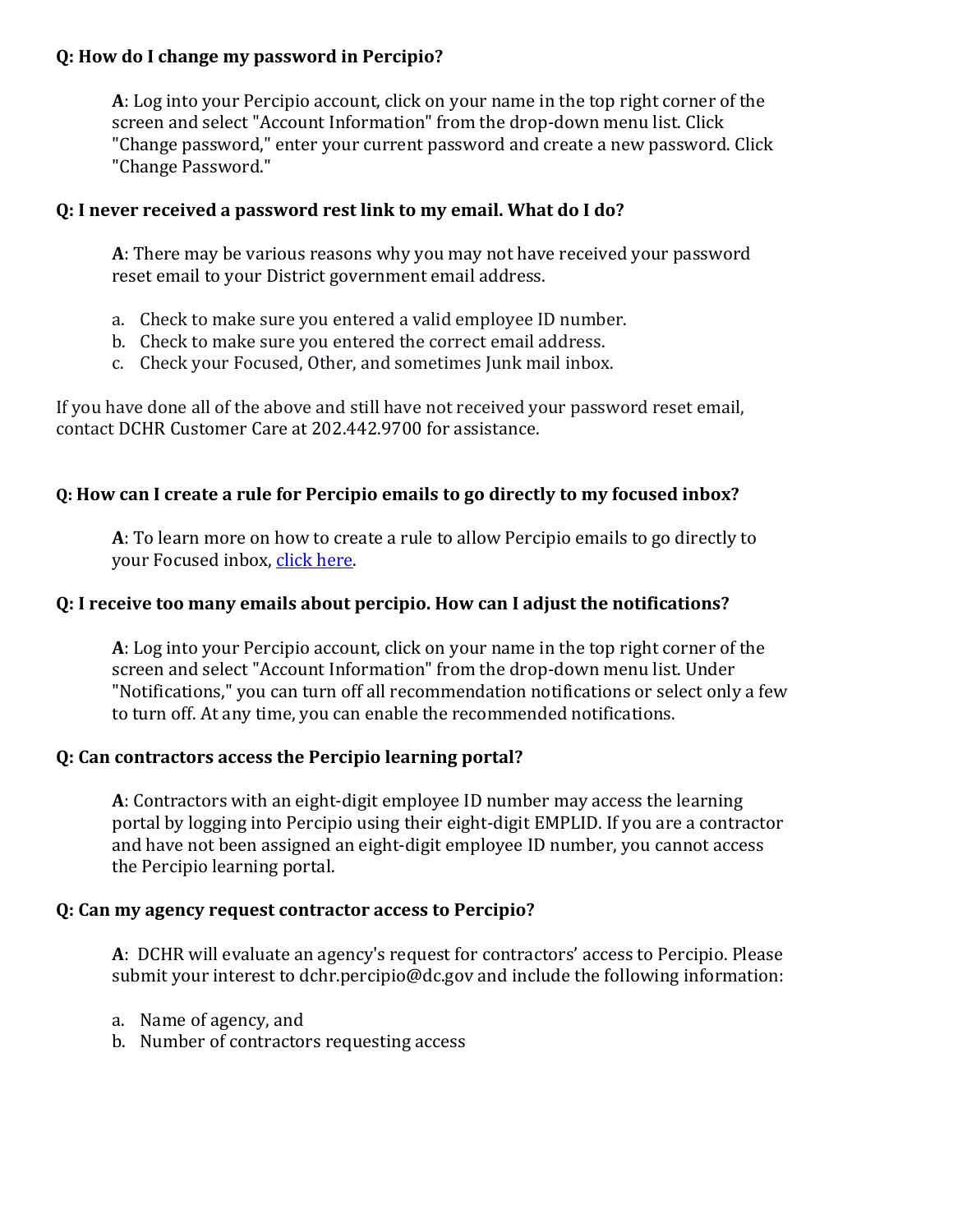# **Q: I've never used percipio before. How will I learn how to use the system?**

**A**: There are two ways District government employees can access the Percipio Desktop and Mobile App navigational resources to support their user experience.

- To go directly to the Percipio Desktop and Mobile app navigation videos, [click here.](https://dchr.dc.gov/page/percipio)
- Log into your Percipio account, click Library > Welcome to Pecipio > Getting Started with Percipio > Percipio Desktop and Mobile App Navigation.

#### **Q: How can I access the Percipio site from my computer?**

**A**: District government employees can access the Percipio desktop learning portal by [clicking here](https://dchr.percipio.com/) or by visiting [https://dchr.percipio.com.](https://dchr.percipio.com/)

#### **Q: How can I access the Percipio website from my electronic devices?**

**A**: District government employees can access the Percipio mobile app by downloading and installing the Percipio app from the Apple App store and Google Play store. For more information on how to install the mobile app, [click here](https://documentation.skillsoft.com/) or visit [https://documentation.skillsoft.com.](https://documentation.skillsoft.com./)

## **Q: I downloaded the Percipio app. What is the site name?**

**A**: The site name is DCHR. Do not enter any additional characters in the field box.

#### **Q: How can I view what courses are in Percipio?**

A: District government employees can [click here](https://www.skillsoft.com/explore) or visit<https://www.skillsoft.com/explore> for a list of courses and professional certifications.

# **Q: How do I play a course in Percipio?**

**A**: To begin an online course in Percipio, find the title of the course that you want to play and click on the course title box to begin viewing the video.

# **Q: Does Percipio have capabilities to enable audio description, rewind videos, turn closed captions on and off, modify video speed and adjust closed caption size?**

**A**: Yes, and yes. Percipio allows users to adjust video settings that are comfortable for them. Users can observe the different viewing functionalities after launching a video.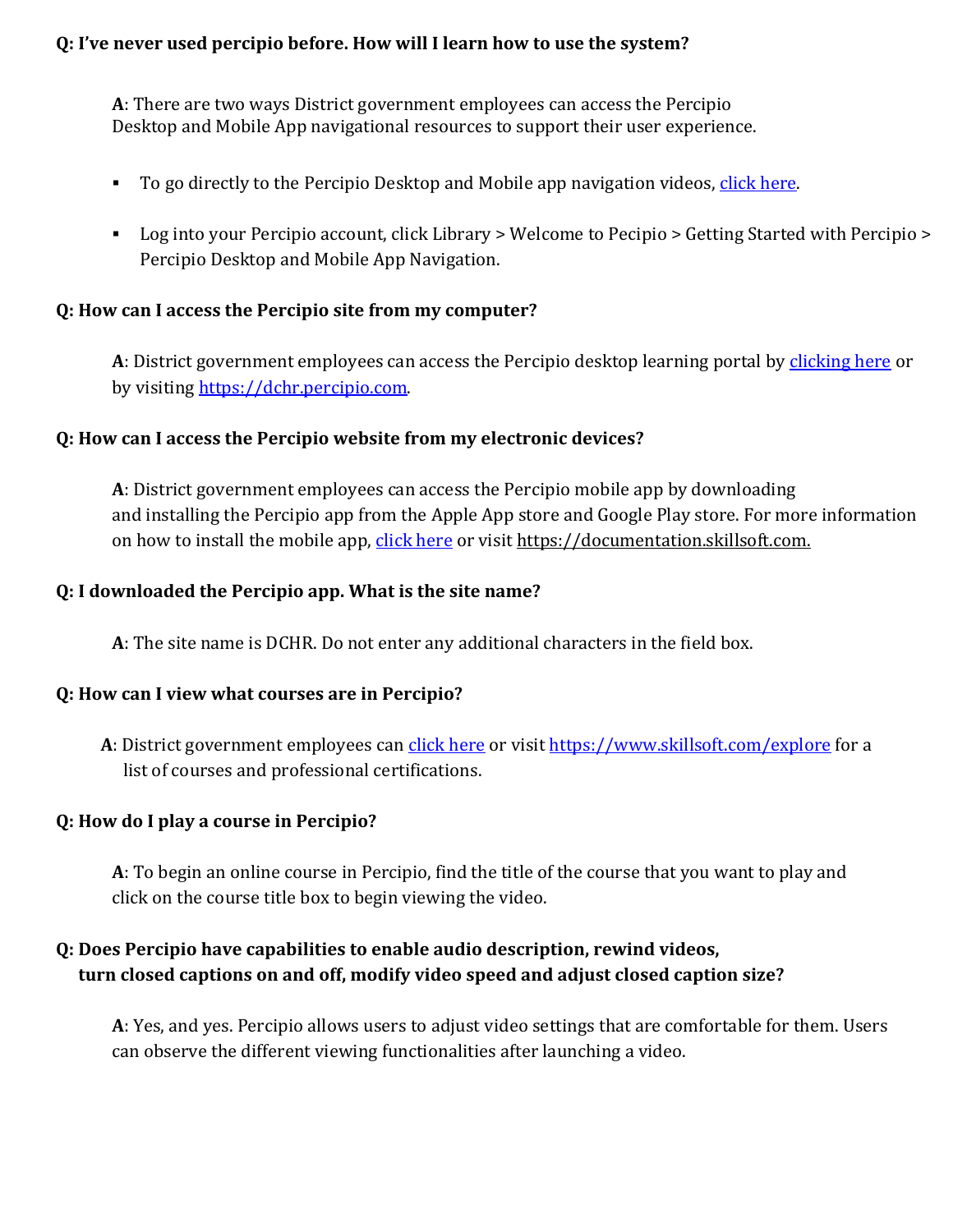## **Q: I completed a compliance course in Percipio. How can I view and print my certificate?**

**A**: There are two ways District government employees can view their compliance training certificates.

- **•** Log into your Percipio account, click on your name in the top right corner of the screen and select "Compliance" from the drop-down menu list. After you click on Compliance, you will exit Percipio Core and enter Percipio Compliance. Towards the bottom of the page, you will see your compliance training history and certificates. To view and print your certificates, click "Certificates."
- Log into your Percipio account, click on your name in the top right corner of the screen and select "Activity" from the drop-down menu list. Under activity, use the scroll bar towards the right corner of your screen to view all of your certificates. To view and print your certificates, click "Download Certificate."

#### **Q: How can I earn a Percipio digital badge?**

**A**: Digital Badges are visual, shareable, and verifiable records representing your accomplishments of select Percipio courses you have successfully completed. When learning in a Skillsoft Aspire Journey, you can also earn Digital Badges for completing tracks and the journey itself.

#### **Q: How can I view my digital badges?**

**A**: Log into your Percipio account, click on your name in the top right corner of the screen and select "Digital Badges" from the drop-down menu list.

#### **Q: How can I share digital badges?**

**A**: Log into your Percipio account, click on your name in the top right corner of the screen and select "Digital Badges" from the drop-down menu list. Click on the badge you want to share and choose how you want to share your digital badge, e.g., LinkedIn, Email or Embed.

#### **Q: How can I reset my skills learning path?**

**A**: Log into your Percipio account, click on your name in the top right corner of the screen and select "Skills" from the drop-down menu list. You can change your selections by unselecting a current skill or by choosing a new one.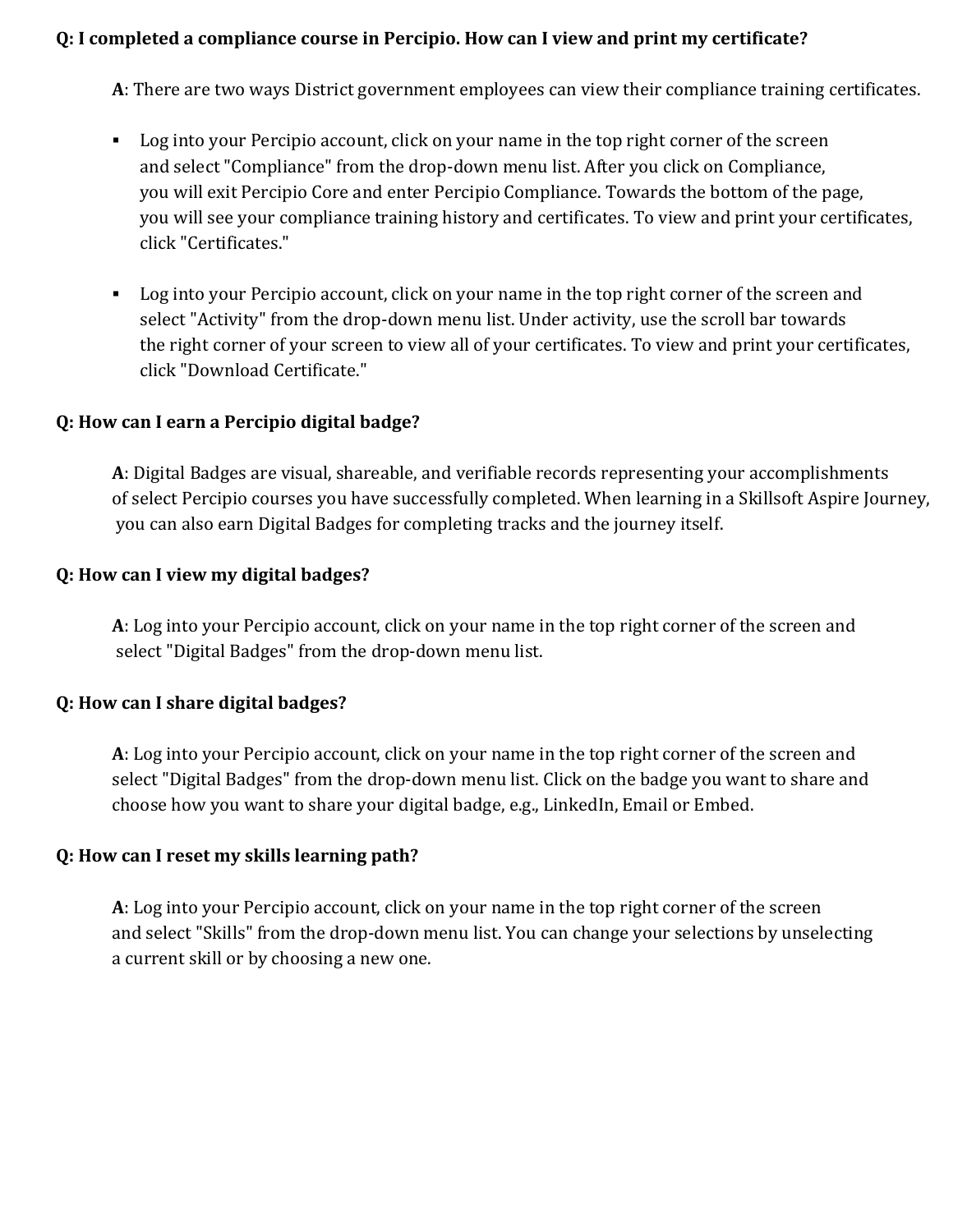## **Q: How can I view my compliance trainings I need to complete?**

**A**: There are three ways District government employees can access their required compliance trainings.

- Log into your Percipio account and click "Launch Compliance Training." After clicking on Launch Compliance Training, you will exit Percipio Core and enter Percipio Compliance.
- Log into your Percipio account and click "Go to Compliance Now." After clicking on Go to Compliance Now, you will exit Percipio Core and enter Percipio Compliance.

# **Q: I completed my compliance assignment on my electronic device. How do I return to Percipio core?**

**A**: After completing your compliance assignment, exit out of the training by navigating back to the Percipio app.

#### **Q: I completed my compliance assignment. How do I get back to Percipio core on my desktop?**

**A**: There are two ways District government employees can navigate back to Percipio Core from Percipio Compliance.

- Under the "Percipio Compliance" logo, select "Return to Learning."
- Click on your name in the top right corner of the screen and select "Back to Learning" from the drop-down menu list.

#### **Q: How will I know if I have any compliance assignments that are due or overdue?**

**A**: On the landing page of Percipio, you will see two options to view your compliance assignments. Click on "Go to Compliance Now" or "Launch Compliance Training."

#### **Q: Can I retake a compliance training I previously completed?**

**A:** Yes. To access and retake a previously completed compliance training, navigate to Profile > Compliance and select the compliance training you wish to retake. Please keep in mind that your previous test score will be voided out to accommodate the new test score if you retake a compliance training.

#### **Q: What is the process on Percipio Access for New Hires?**

**A**: New hires will receive their Percipio login credentials to their active government email address 72 hours (approximately three days) after completing the PeopleSoft Self Service Signup. Trainer Coordinators' (TC) with Learning Admin access in Percipio can verify employees' Percipio accounts and guide employees on how to request a password reset link (see Percipio FAQ).